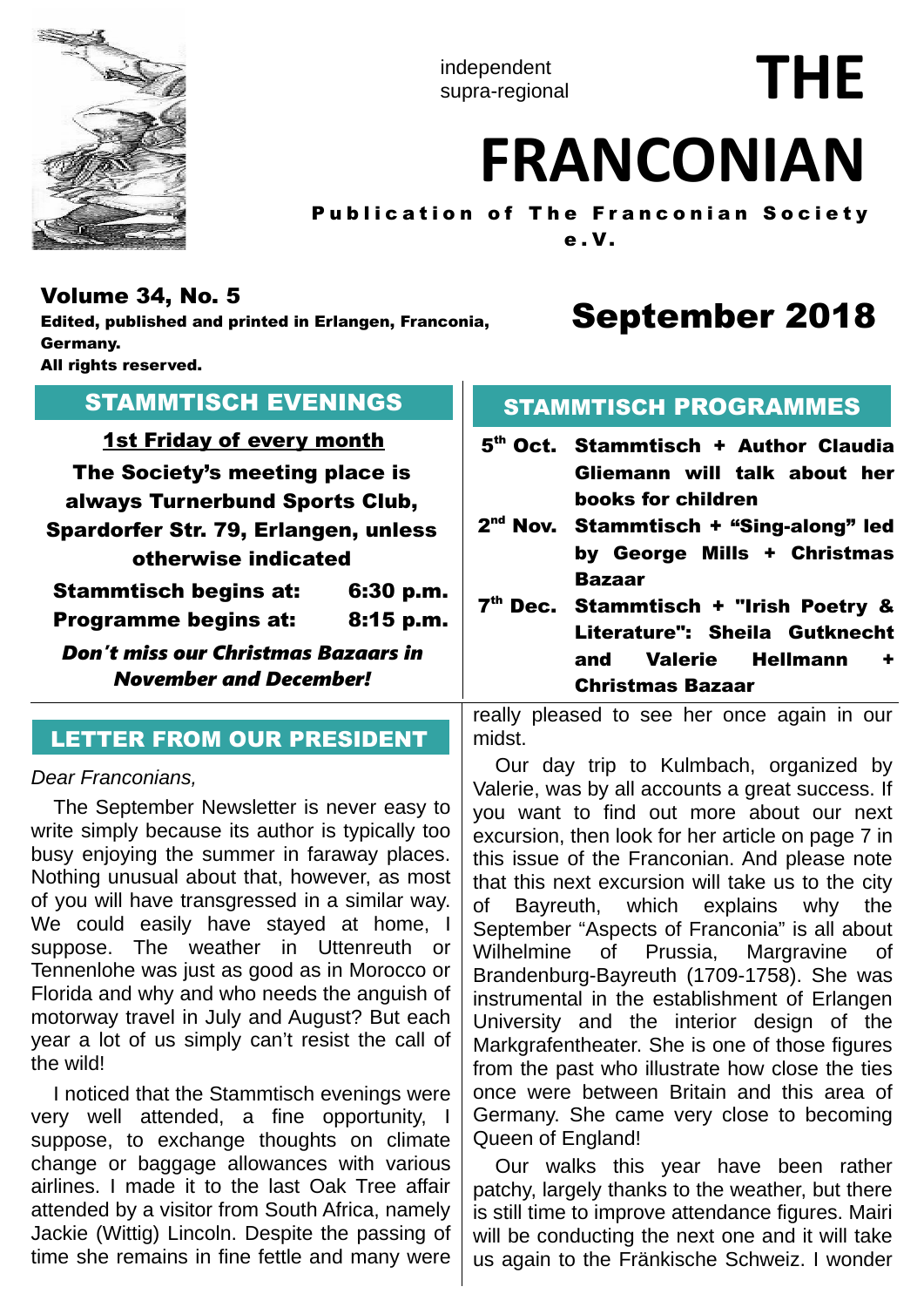how many non-Germans living in this part of the world know why this area just north of us came by this odd name? The answer is, it's not "odd" at all. There are several areas in Germany (Sächsische Schweiz, Holsteinische Schweiz) which, thanks to their landscapes (slightly mountainous, idyllic valleys, rocky outcrops etc.) reminded people of Switzerland. This would make a good article for the next "Aspects…"! Would anyone like to write it?



*Franconian Switzerland*

I understand from various sources that our Handicrafts group has been quite industrious, which means that towards Christmas time we can look forward to a well-stocked table with all manner of well-made, attractive and creative items. Remember that all the proceeds go to our charity fund. We have recently been asked whether we could help a young Syrian refugee girl, sadly disfigured in a rocket attack on Aleppo. She has been offered specialist treatment at the renowned Shriners Hospital in Boston, USA, that often performs wonders on children with severe burns. This is a new development which I will report on at length in the next Franconian. I merely want to point out that your generosity shown at charity sales and book sales is always much appreciated and does so much good.

You'll be hearing a great deal more in the near future about our policy on data protection. Legislation has been introduced binding on all clubs and societies, no matter how large or small, and we are committed to offer you the transparency and protection you

are entitled to. One or two of our members have been very active in this area, drawing up guidelines and formulating our principles, and I would like to express my thanks to all involved. Two of our Committee Members should be mentioned in particular – Teresa and Uschi. I hope they can hear your round of applause.

Well that's about it from me; excuse any mistakes or omissions – put it down to my growing older by the minute. Soon it will be autumn, or fall, and may it bring us more moderate temperatures, befitting the season of mists and mellow fruitfulness we always hear about, happy days spent raking leaves and picking apples, and bottling fruit and making jam. *Frank Gillard*

## ASSISTANCE FROM MEMBERS NEEDED

## IMPORTANT! YOUR CONTRIBUTIONS NEEDED FOR "MEMORIES OF PAUL" BOOKLET

Dear Franconians,

As I have received very few answers to my request in the July newsletter, I come to you once again with my urgent appeal to send me your recollections of Paul (German or English) for my planned booklet "Memories of Paul", our late Founder.

Please send me your contributions – large or small, either with or without a photo – as soon as possible. You may do this by email to: i loetterle@web.de or by post: Komotauer Str. 9, 91052 Erlangen. Many thanks in advance,

#### *Ingeborg Lötterle*

## NEWS OF AND FOR OUR SOCIETY'S MEMBERS

#### Dr. Eli Altman has passed away

We have just learned that Eli has passed away, shortly before sending this newsletter to print. An extended obituary will appear in the next newsletter.

## DATA PROTECTION POLICY OF THE FRANCONIAN SOCIETY

The Franconian Society e.V. saves personal data of its members and partners and takes

2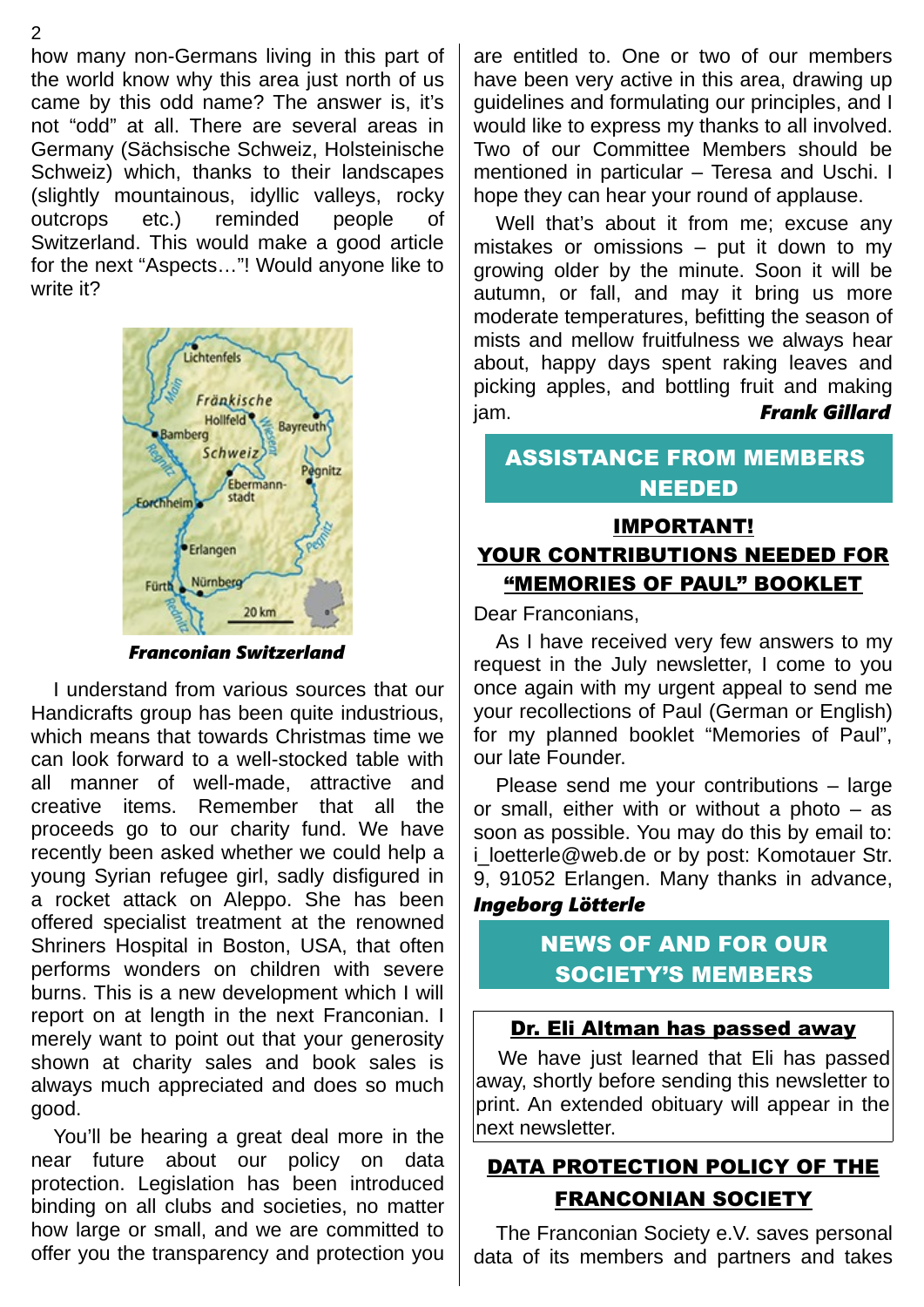the responsibility for protecting this data very seriously.

The following data is saved:

- given name, family name
- mailing address
- communication data (telephone number, mobile phone, fax, email address)
- date society membership began
- function in organization/society
- photos of society activities
- awards

This data is protected from third parties by technical and organizational measures. Access to this data is available only to those persons who require it to fulfill their tasks within the society. These persons are not permitted to use this personal data other than to fulfill such tasks nor are they permitted to allow third parties access to it. This responsibility also applies after the conclusion of their function in the society.

Communication data serves solely to provide information to members relating to society matters.

If a member limits the use of his data or does not permit the use of certain data, (for example doesn't permit the use of photos on the Internet) this wish will be carefully documented and respected.

The sharing of personal data with third parties will occur only when this is absolutely necessary to fulfil a certain task (for example, for society excursions). In such a case, it will be done only on the proviso that the Franconian Society and its partner/service provider agree to honor the data protection agreements.

Information and right to file an objection:

A society member has the right to be informed about the use and location of his data; within the framework of the data protection law the following rights are especially important:

- the right to information about personal data which has been saved
- the right to have incorrect data corrected; changes in data must be made in writing by the member and will then be changed immediately
- the right to have data deleted insofar as this is not illegal
- the right to limit the use of data
- the right to recall the agreement for the use of his data

For information on the right of appeal to a data protection agency, see Article 77 of the German Data Protection Policy (DSGVO).

Should membership be cancelled, the personal data will be deleted insofar as there is no legal requirement for it to be saved.

Our Data Protection Officer is: Teresa **Carolin-Mills, see page 5 for contact details.** \*\*\*\*\*\*\*\*\*\*\*\*\*\*\*\*\*\*\*\*\*\*\*\*\*\*\*\*\*\*

## SAVE THE DATE: 15<sup>th</sup> December 2018

If September's here, the Franconian Potluck Supper can't be too far away.

On 15<sup>th</sup> December, this year's Annual **Christmas Potluck Supper will be held as** usual at Turnerbund. As always we will have a program including carol singing and games and perhaps a surprise or two.

Don't miss "the best meal in town" and a whole lot more! **Ed.** 

\*\*\*\*\*\*\*\*\*\*\*\*\*\*\*\*\*\*\*\*\*\*\*\*\*\*\*\*\*

# *SAVE THE DATE: 18th May 2019 35th Anniversary Dinner*

\*\*\*\*\*\*\*\*\*\*\*\*\*\*\*\*\*\*\*\*\*\*\*\*\*\*\*\*\*

#### UPCOMING ACTIVITIES



The new handicrafts group meets at the home of Hanne Schmidt to make items to be sold for charity.

HANDICRAFTS **GROUP** 

They meet the third Thursday of every month. The next meetings will take place on 20<sup>th</sup> September, 18<sup>th</sup> October and 15<sup>th</sup> November 2018.

If you are interested in joining the group, please ring **Hanne** at **xxxxxxxx** or **email** her at: xxxxxxxx@t-online.de. *Ed.*

\*\*\*\*\*\*\*\*\*\*\*\*\*\*\*\*\*\*\*\*\*\*\*\*\*\*\*\*\*\*

# CHRISTMAS IS JUST AROUND THE CORNER

The handicrafts group is working hard for the upcoming bazaars, which will take place at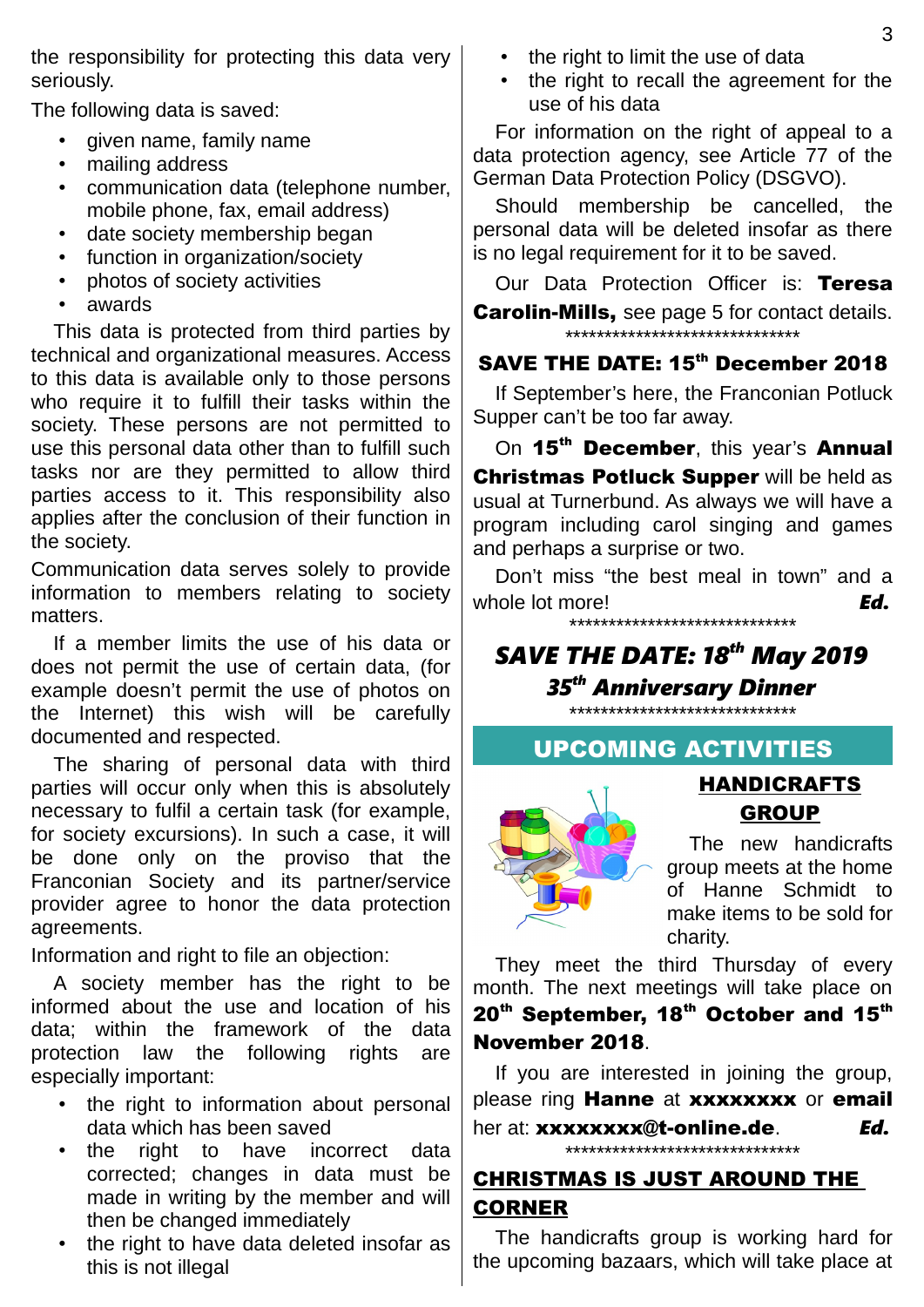our Stammtisch evenings in November and December. You're sure to like our handmade items, and they will be a great source for your Christmas gifts for friends, family, or neighbours.

The proceeds are for the **Franconian Society Charity Fund, SO** come and buy! Help us make your Christmas tree shine as bright as the light in the children's eyes.

If you are interested in selling our handmade crafts or helping with the bazaars you are welcome to join us; please contact:

Hanne Schmidt Tel. 09131/xxxxx

or xxxxxxxxx@t-online.de

Uschi Stamminger Tel.

09131/xxxxx or

[xxxxxxxxxxxxxxx@t-online.de](mailto:xxxxxxxxxxxxxxxxxxxx@t-online.de)

*Uschi Stamminger* \*\*\*\*\*\*\*\*\*\*\*\*\*\*\*\*\*\*\*\*\*\*\*\*\*\*\*\*\*\*

#### DINNER CLUB EVENINGS

The plans for Dinner Club for the next few months are as follows. Please note that we meet at 7 p.m., unless otherwise stated:

On Saturday, 15<sup>th</sup> September we will try out the Kitzmann BräuSchänke. Südliche Stadtmauerstr. 25, Erlangen, which has seasonal offerings as well as Franconian specialties.

Saturday, 20<sup>th</sup> October we meet at **Carpaccio**, Obere Karlstraße 22, Erlangen. Join us for an Italian evening near Bohlenplatz.

To prepare us for the December



*One of the items available for purchase at our Christmas Bazaars*

Stammtisch of Irish Poetry and Literature, we will meet at Granny Mac's Irish Pub, Mittlere Schulstr. 7, Erlangen on 17<sup>th</sup> November.

Of course our 15<sup>th</sup> December Dinner Club will be our **Potluck** starting at 6 p.m. Reserve by contacting:

Teresa Carolin-Mills by telephone 09131/xxxxxx, mobile 0177 / xxxxxxx or by email: xxxxxxx@franconiansociety.de

*\*\*\*\*\*\*\*\*\*\*\*\*\*\*\*\*\*\*\*\*\*\*\*\*\*\*\*\*\*\**

# *UPCOMING ACTIVITIES continue on page 7.*

*\*\*\*\*\*\*\*\*\*\*\*\*\*\*\*\*\*\*\*\*\*\*\*\*\*\*\*\*\*\**

4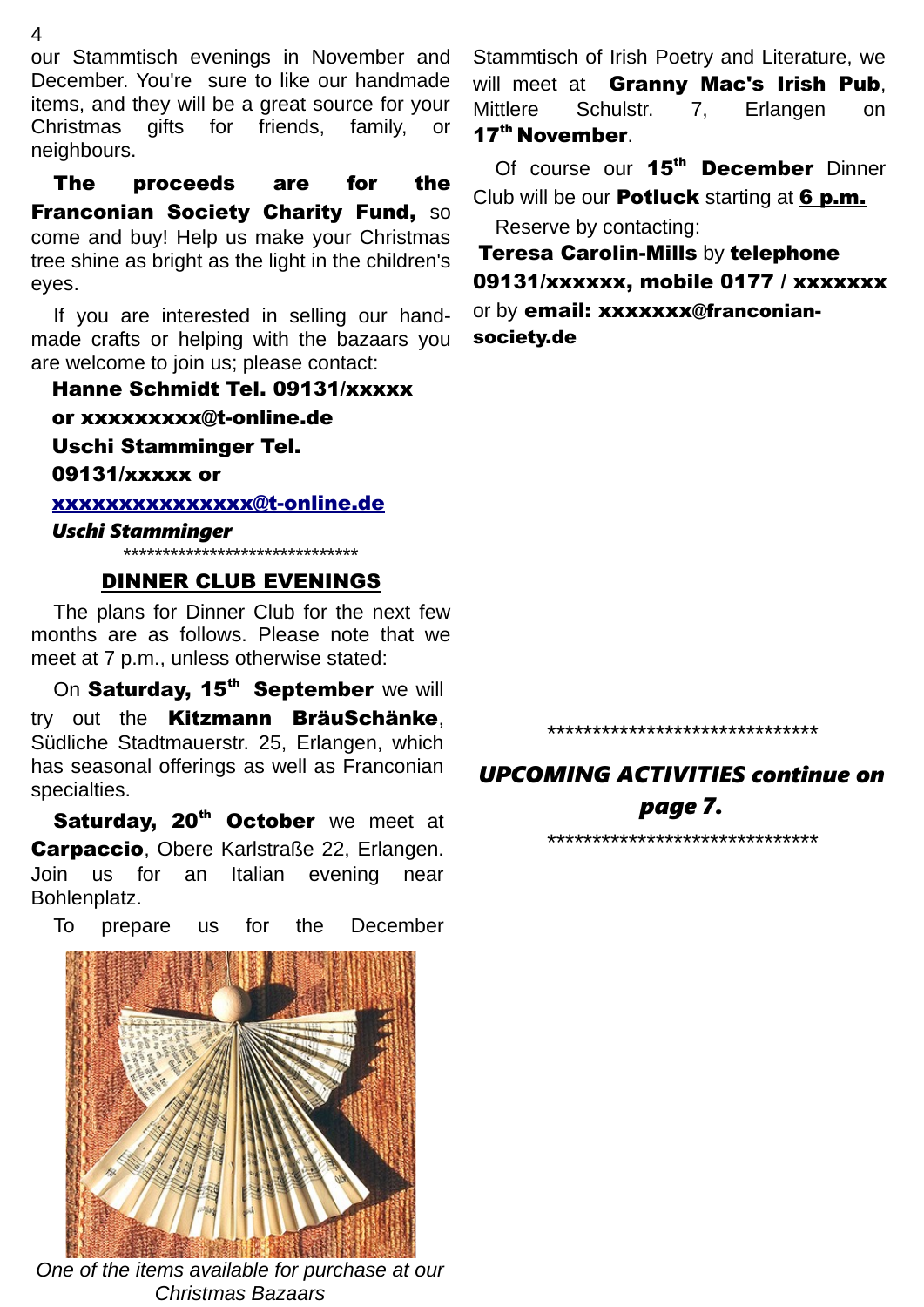| $\mathscr{G}$                                                                                                                                                                                                                     | <b>IMPORTANT INFORMATION FOR YOUR PIN BOARD</b>                                                                                                                                      |
|-----------------------------------------------------------------------------------------------------------------------------------------------------------------------------------------------------------------------------------|--------------------------------------------------------------------------------------------------------------------------------------------------------------------------------------|
| THE FRANCONIAN SOCIETY e.V.                                                                                                                                                                                                       | <b>BOARD AND COMMITTEE</b>                                                                                                                                                           |
| Founded on 18th May 1984                                                                                                                                                                                                          | Frank Gillard (President) XXXX. 14,                                                                                                                                                  |
| by Dr. Paul von Tucher                                                                                                                                                                                                            | 90427 Nürnberg Tel. 0911/xxxxx                                                                                                                                                       |
| <b>MEMBERSHIP:</b><br><b>September 2018</b>                                                                                                                                                                                       | president@franconian-society.de                                                                                                                                                      |
| <b>Annual dues (2018/2019):</b>                                                                                                                                                                                                   | <b>Bridget Ineichen (1st Vice President)</b>                                                                                                                                         |
| € 12<br>Student:                                                                                                                                                                                                                  | xxxxxx. 30, 91054 Erlangen Tel. 09131/xxxx                                                                                                                                           |
| € 20<br>Single:                                                                                                                                                                                                                   | Dr. Ingeborg Lötterle (2 <sup>nd</sup> Vice                                                                                                                                          |
| € 25<br>Family:                                                                                                                                                                                                                   | President) xxxxxxxx, 91052 Erlangen                                                                                                                                                  |
| € 10<br>Registration fee:                                                                                                                                                                                                         | Tel. 09131/xxxxxx                                                                                                                                                                    |
| $1st$ April – $31st$ March<br>Our fiscal year:                                                                                                                                                                                    | 2vicepresident@franconian-society.de                                                                                                                                                 |
| <b>Bank Account:</b>                                                                                                                                                                                                              |                                                                                                                                                                                      |
| The Franconian Society e. V.<br>(IBAN): DE08 7635 0000 0030<br>000984<br>(BIC): BY LA DE M1 ERH<br>Stadt- & Kreissparkasse Erlangen                                                                                               | <b>Valerie Hellmann (Secretary) &amp;</b><br>secretary@franconian-society.de<br>Dr. Sieghard Hellmann (Treasurer),<br>treasurer@franconian-society.de<br>xxxxxxx 91091 Großenseebach |
| <b>'THE FRANCONIAN'</b>                                                                                                                                                                                                           | Tel. 09135/xxxx<br>Becky von Tucher (Editor), XXXXXXXX,                                                                                                                              |
| Next Franconian deadline dates for<br>articles, announcements, events,<br>your<br>requests, contributions, jokes, etc. are:<br>20 <sup>th</sup> October and 20 <sup>th</sup> December<br>2018.<br><b>Editor: Becky von Tucher</b> | 91054 Erlangen Tel. 09131/xxxx<br><b>Teresa Carolin-Mills (Asst. Editor &amp;</b><br><b>Data Protection Officer),</b><br>91056<br>Erlangen<br>XXXXXXX<br>Tel. 09131/4xxxxx           |
| <b>Assistant Editor: Teresa Carolin-Mills</b>                                                                                                                                                                                     | tcarolinmills@franconian-society.de                                                                                                                                                  |
| See the next column for contact details.<br>When English spelling rules don't apply                                                                                                                                               | <b>Damaske,</b><br>91077<br><b>Yvonne</b><br>XXXXXX,<br>Neunkirchen a.B. Tel. 09134/xxxxx                                                                                            |
|                                                                                                                                                                                                                                   | <b>Christoph Hellwig, x 91077 Neunkirchen</b><br>a.B. Tel. 09134/xxxxxx                                                                                                              |
| i before e<br>and always if eight beige<br>reindeer leisurely seize and                                                                                                                                                           | Uschi Stamminger, 91054 Erlangen,<br>Tel. 09131/xxxxxx<br>uschi.stamminger@franconian-<br>society.de                                                                                 |
| <sup>overweight</sup> freight of<br>and begin to neigh.                                                                                                                                                                           | Günter Strattner, x, 91341 Röttenbach,<br>Tel. 09195/xxxxx                                                                                                                           |
| <b>BE SURE TO PICK UP YOUR</b><br><b>NEXT</b>                                                                                                                                                                                     | Changes and additions to our Directory,<br>as well as new member applications, should<br>be sent to the Hellmanns.                                                                   |

FRANCONIAN ON

2<sup>nd</sup> NOVEMBER 2018 AT OUR STAMMTISCH NIGHT. 5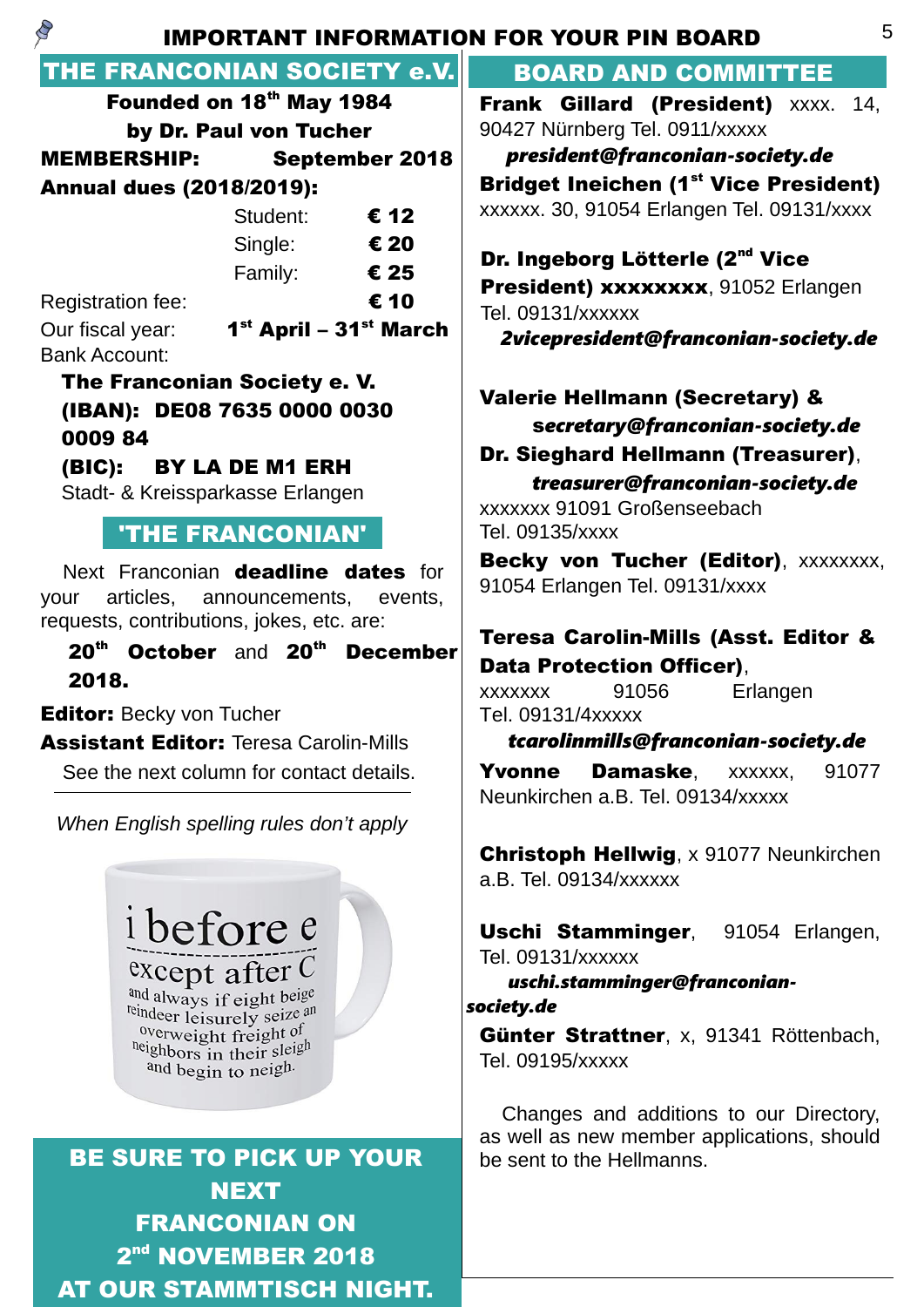# CALENDAR FOR 2018

For more information on the listed events, go to the corresponding page number or visit our website *www.franconian-society.de*

|                         |           | <b>SEPTEMBER 2018</b> |                         |           | <b>OCTOBER 2018</b>     |                                                    |           | <b>NOVEMBER 2018</b>               |
|-------------------------|-----------|-----------------------|-------------------------|-----------|-------------------------|----------------------------------------------------|-----------|------------------------------------|
| 1                       | Sa        |                       | $\blacktriangleleft$    | <b>Mo</b> |                         | $\blacktriangleleft$                               | <b>Th</b> | <b>All Saints' Day</b>             |
| $\overline{2}$          | Su        |                       | $\overline{2}$          | Tu        |                         | $\overline{2}$                                     | Fr        | Stammtisch /                       |
|                         |           |                       |                         |           |                         |                                                    |           | "Sing-along" &                     |
| $\overline{\mathbf{3}}$ | <b>Mo</b> |                       | $\overline{\mathbf{3}}$ | <b>We</b> | <b>German Unity Day</b> | $\overline{\mathbf{3}}$                            | Sa        | <b>Bazaar</b>                      |
| 4                       | Tu        |                       | $\overline{\mathbf{4}}$ | <b>Th</b> |                         | 4                                                  | Su        |                                    |
| 5                       | <b>We</b> |                       | $5\phantom{1}$          | <b>Fr</b> | Stammtisch /            | 5 <sup>5</sup>                                     | <b>Mo</b> |                                    |
|                         |           |                       |                         |           | <b>Claudia Gliemann</b> |                                                    |           |                                    |
| $6\phantom{a}$          | <b>Th</b> |                       | $6\phantom{a}$          | Sa        |                         | $6\phantom{a}$                                     | Tu        |                                    |
| 7                       | <b>Fr</b> | Stammtisch /          | $\overline{7}$          | Su        |                         | $\overline{7}$                                     | <b>We</b> |                                    |
|                         |           | "Two Cemeteries"      |                         |           |                         |                                                    |           |                                    |
| 8                       | Sa        |                       | 8                       | <b>Mo</b> |                         | $\bf{8}$                                           | <b>Th</b> |                                    |
| 9                       | <b>Su</b> | <b>Book Sale</b>      | $\boldsymbol{9}$        | Tu        |                         | $\overline{9}$                                     | <b>Fr</b> |                                    |
| 10                      | <b>Mo</b> |                       | 10                      | <b>We</b> |                         | 1<br>$\bf{0}$                                      | Sa        |                                    |
| 11                      | Tu        |                       | 11                      | <b>Th</b> |                         | 1<br>$\overline{\mathbf{1}}$                       | Su        |                                    |
| 12                      | <b>We</b> |                       | 12                      | Fr        |                         | 1                                                  | <b>Mo</b> |                                    |
|                         |           |                       |                         |           |                         | $\overline{\mathbf{2}}$                            |           |                                    |
| 13                      | <b>Th</b> |                       | 13                      | Sa        |                         | 1<br>3                                             | Tu        |                                    |
| 14                      | Fr        |                       | 14                      | Su        |                         | 1<br>4                                             | <b>We</b> |                                    |
| 15                      | Sa        | Dinner Club p. 4      | 15                      | <b>Mo</b> |                         | 1<br>5                                             | <b>Th</b> |                                    |
| 16                      | Su        |                       | 16                      | Tu        |                         | 0<br>$6\phantom{a}$                                | <b>Fr</b> |                                    |
| 17                      | <b>Mo</b> |                       | 17                      | <b>We</b> |                         | 1<br>$\overline{\mathbf{r}}$                       | Sa        | Dinner Club p. 4                   |
| 18                      | Tu        |                       | 18                      | <b>Th</b> | Handicrafts p. 4        | 1<br>$\bf{8}$                                      | Su        |                                    |
| 19                      | <b>We</b> |                       | 19                      | Fr        |                         | 1<br>9                                             | <b>Mo</b> |                                    |
| 20                      | <b>Th</b> | Handicrafts p. 4      | 20                      | Sa        | Dinner Club p. 4        | $\overline{\mathbf{2}}$<br>$\bf{0}$                | <b>Tu</b> |                                    |
| 21                      | <b>Fr</b> |                       | 21                      | Su        |                         | $\overline{\mathbf{2}}$<br>1                       | <b>We</b> | <b>Prayer &amp; Repentance Day</b> |
| 22                      | Sa        |                       |                         | $22$ Mo   |                         | $\overline{\mathbf{2}}$<br>$\overline{\mathbf{2}}$ | <b>Th</b> | Handicrafts p. 4                   |
| 23                      | Su        |                       | 23                      | Tu        |                         | $\overline{\mathbf{2}}$                            | <b>Fr</b> | <b>St. John's Cemetery</b>         |

 $\mathscr{D}$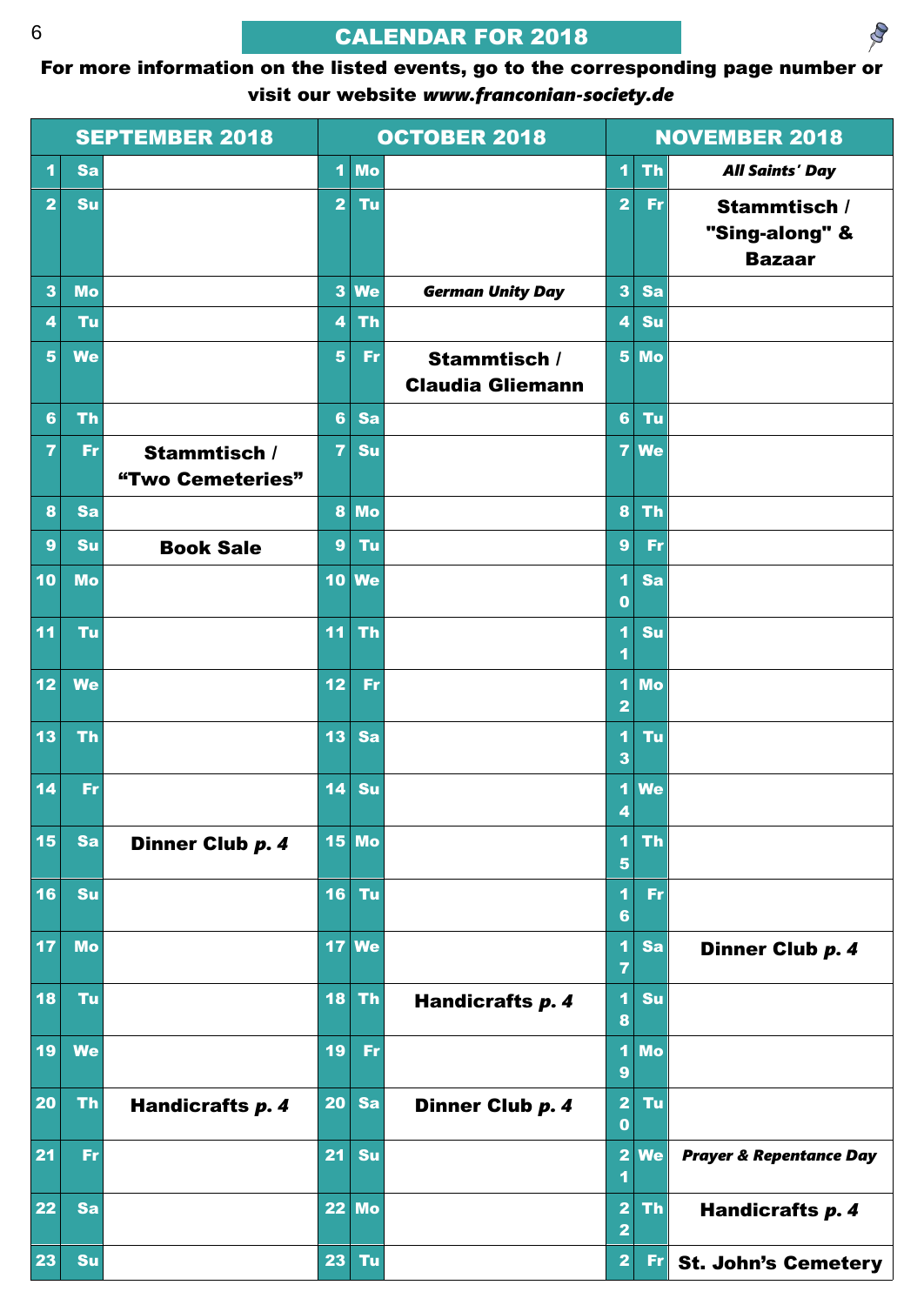|                              |               |                              |                                               | 3                            | p.7 |
|------------------------------|---------------|------------------------------|-----------------------------------------------|------------------------------|-----|
| $\overline{\mathbf{2}}$<br>M |               | 2<br>$\overline{\mathbf{v}}$ |                                               | $\overline{\mathbf{2}}$<br>S |     |
| 4<br>$\bullet$               |               | 4                            | e                                             | Q<br>$\mathbf{a}$            |     |
| $\overline{\mathbf{2}}$<br>т |               | $\overline{\mathbf{2}}$<br>Ī |                                               | 2<br>S                       |     |
| 5<br>ū                       |               | 5                            | h                                             | 5<br>ū                       |     |
| $\overline{2}$<br>W          |               | $\overline{\mathbf{2}}$      | F                                             | $\overline{\mathbf{2}}$<br>M |     |
| $6\phantom{a}6$<br>e         |               | 6<br>r                       |                                               | $\bf{6}$<br>$\bullet$        |     |
| $\overline{2}$<br>т          |               | 2                            | S<br><b>Trip to</b>                           | $\overline{a}$<br>т          |     |
| 7<br>h                       |               | 7<br>$\mathbf{a}$            | <b>Bayreuth</b>                               | $\overline{7}$<br>ū          |     |
|                              |               |                              | p.7                                           |                              |     |
| $\overline{\mathbf{2}}$<br>F |               | $\overline{\mathbf{2}}$<br>S |                                               | W<br>$\mathbf{z}$            |     |
| 8                            |               | 8<br>ū                       |                                               | 8<br>e                       |     |
| $\overline{\mathbf{2}}$<br>S |               | 2                            | M                                             | $\overline{\mathbf{2}}$<br>т |     |
| 9<br>a                       |               | 9<br>$\bullet$               |                                               | 9<br>h                       |     |
| 3<br>S                       | <b>Happy</b>  | 3<br>т                       |                                               | 3<br>F                       |     |
| $\bf{0}$<br>ū                | <b>Hiking</b> | 0<br>ū                       |                                               | $\overline{\mathbf{0}}$<br>r |     |
|                              | Boots p.7     |                              |                                               |                              |     |
|                              |               | 3                            | $\overline{\mathsf{M}}$<br><b>All Hallows</b> |                              |     |

*Eve*

1 e

#### UPCOMING ACTIVITIES *(continued from page 4)*

#### HAPPY HIKING BOOTS



On Sundav. 30th

September Mairi Barkei has planned a surprise walk and asks

that you meet her at  $10$  a.m. at the Rewe parking lot in Uttenreuth.

Please watch our website for further details and contact Mairi by telephone. 09131/xxxx or by email:

*Asst. Ed.*

## AUTUMNAL WALK THROUGH ST. JOHN'S CEMETERY Friday, 23rd November 2018 at 2 p.m. in Nuremberg

\*\*\*\*\*\*\*\*\*\*\*\*\*\*\*\*\*\*\*\*\*\*\*\*\*\*\*\*\*

In the July issue of the Franconian, I wrote about two cemeteries in Nuremberg celebrating their  $500<sup>th</sup>$  Anniversary and at the September Stammtisch I spoke about them. One of those was St. John's Cemetery. If you would like to visit this historical place, please send me an email:

# (president@franconian-society.de) or give me a phone call (Tel. 0911/xxxxx).

The meeting place will be the main entrance at 2 p.m. Afterwards we will have tea or coffee in the Hesperidengarten. *Frank Gillard*

## UPCOMING EXCURSIONS

## DAY TRIP TO BAYREUTH Saturday, 27<sup>th</sup> October 2018

On our visit to Bayreuth on Saturday, 27th October, we will be following in the footsteps of the Margravine Wilhelmine of Brandenburg-Bayreuth (see Frank's Aspects of Franconia). We will be visiting the Margravial Opera House, which was recently reopened after restoration, the Neues Schloss and Wonsees with the Sanspareil Rock Garden.



The programme is still in the planning and will be sent out by extra mail in September. If, however, you would like to take part (some of you have already registered), please contact me (e-mail: secretary@franconian-society.de; tel.:  $09135/xxxx$ ; no later than  $29<sup>th</sup>$ September.

We shall be leaving Erlangen about 8.15 a.m. and returning to Erlangen by nine o'clock in the evening.

Hoping many of you will join us on this day out. *Valerie Hellmann*

# ASPECTS OF FRANCONIA

Wilhelmine of Prussia, Margravine of Brandenburg-Bayreuth (1709-1758)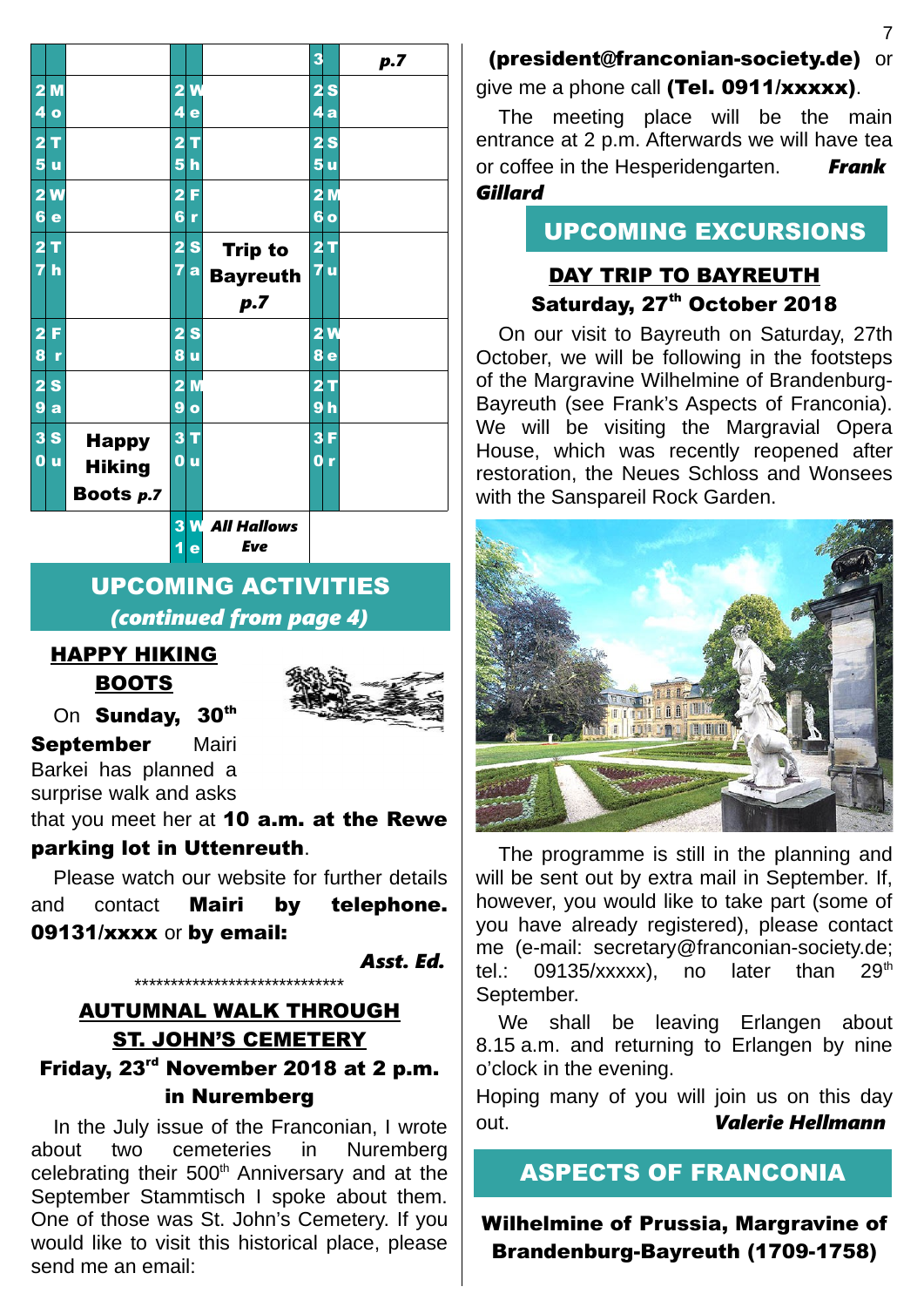What a fascinating lady she was, Princess Wilhelmine of Prussia, granddaughter of George I of Great Britain, daughter of the Prussian "Soldier King" Friedrich Wilhelm I, and elder sister of Frederick the Great. Her mother had ambitious plans for her daughter, namely a marriage to Frederick Prince of Wales, the eldest son of George II, which would have one day made her Queen of England and drawn together Great Britain and Prussia. The plan, however, never reached fruition. Political intrigue and differences of opinion between the parents led ultimately to Wilhelmine being forced to marry Frederick, Margrave of Brandenburg-Bayreuth, and Britain's loss was to be another's gain.

When Wilhelmine's spouse came into his inheritance in 1735, the pair set about making Bayreuth a miniature Versailles. Their building projects included the rebuilding of their summer residence (now part of the State Hermitage Museum), the rebuilding of the great Bayreuth opera house, the building of a second, new opera house, the building of a theatre, and the reconstruction of the Bayreuth palace. The Margravine made Bayreuth one of the chief intellectual centres of the Holy Roman Empire, surrounding herself with a court of intellectuals and artists that accrued added prestige from the occasional visits of Voltaire and Frederick the Great.

In 1743 Wilhelmine and her husband founded the University of Erlangen. One of its treasures is the Margravine's personal library which she donated to the university. It reflects her curiosity and wide-ranging interests in all matters relating to the Enlightenment, and includes her correspondence with her brother Frederick the Great and Voltaire.



Wilhelmine also left her mark on Erlangen's Markgrafentheater, the oldest Baroque theatre in southern Germany still in use. She commissioned its Rococo redesign by the

Venetian theatre architect Giovanni Paolo Gaspari in the years 1743/44.

"Fascinating" describes her well. Without her influence Bayreuth would later not have attracted Richard Wagner, the city would not have become a World Heritage Site, and Erlangen would have been far less interesting. Wilhelmine was indeed truly remarkable.

#### *Frank Gillard*

**ACTIVITIES FROM OUR MEMBERS**

#### TWO MUSICAL HIGHLIGHTS THIS AUTUMN.

The Kantorei St. Matthäus will be performing Leonard Bernstein's "Chichester Psalms" (Psalms 23, 100 and 108 sung in Hebrew) on Saturday, 15<sup>th</sup>. September at 7 p.m. in the St. Matthäus Church, **Ohm Platz.** The choir will be accompanied by *Die Jungen Fürther Streichhölzer* **orchestra,** who will also perform Richard Strauss's Oboe Concerto and Anton Dvorak's 8<sup>th</sup> Symphony. Tickets are between €9 and €19.

On Sunday, 14<sup>th</sup> October the choir will be singing **Brahms' Requiem in the** above church at 5 p.m., accompanied by members of the Bamberg Symphony **Orchestra.** Tickets for this evening are between €8 and €29.

I look forward to seeing some of you there,

*Sheila Gutknecht*

*Another item available at our Christmas* Bazaars at our November and December **Stammtisch** evenings

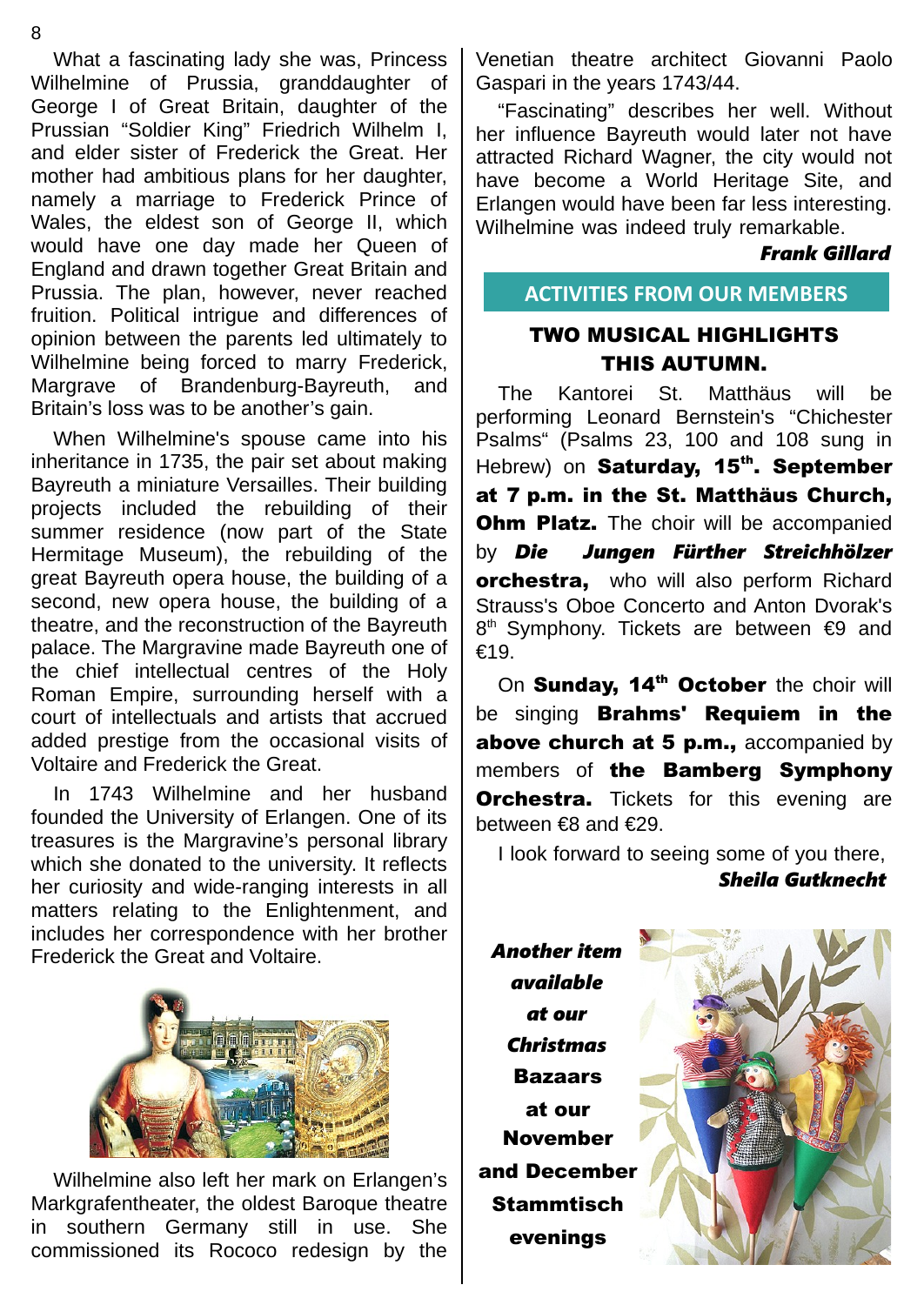#### **YOUR PICTURE PAGE**

*Day trip to Kulmbach on 21st July 2018*

*Visit from Jackie (Wittig) Lincoln at our Stammtisch Evening on 3rd August 2018*

#### **MEMBERS' CONTRIBUTIONS**

#### Vive la Différence

Bookseller conducting a market survey asked a woman: "Which book has helped you most in your life?"

The woman replied, "My husband's check book!!"

A prospective husband in a book store: "Do you have a book called 'Husband – the Master of the House?'"

Sales girl: "Sir, fiction and comics are on the 1st floor!"

*See more pictures on our website: www.franconian-society.de Many thanks to Frank Gillard and Peter Hill for sending us their pictures. Many thanks, too, to Uschi Stamminger for providing pictures of the Christmas bazaar items. We encourage all members attending our various events to take pictures and send them to Teresa Carolin-Mills (tcarolinmills@franconian-society.de) or Rebecca von Tucher (xxxxxxxx@gmail.com). They are an important part of our Society's Archives.*